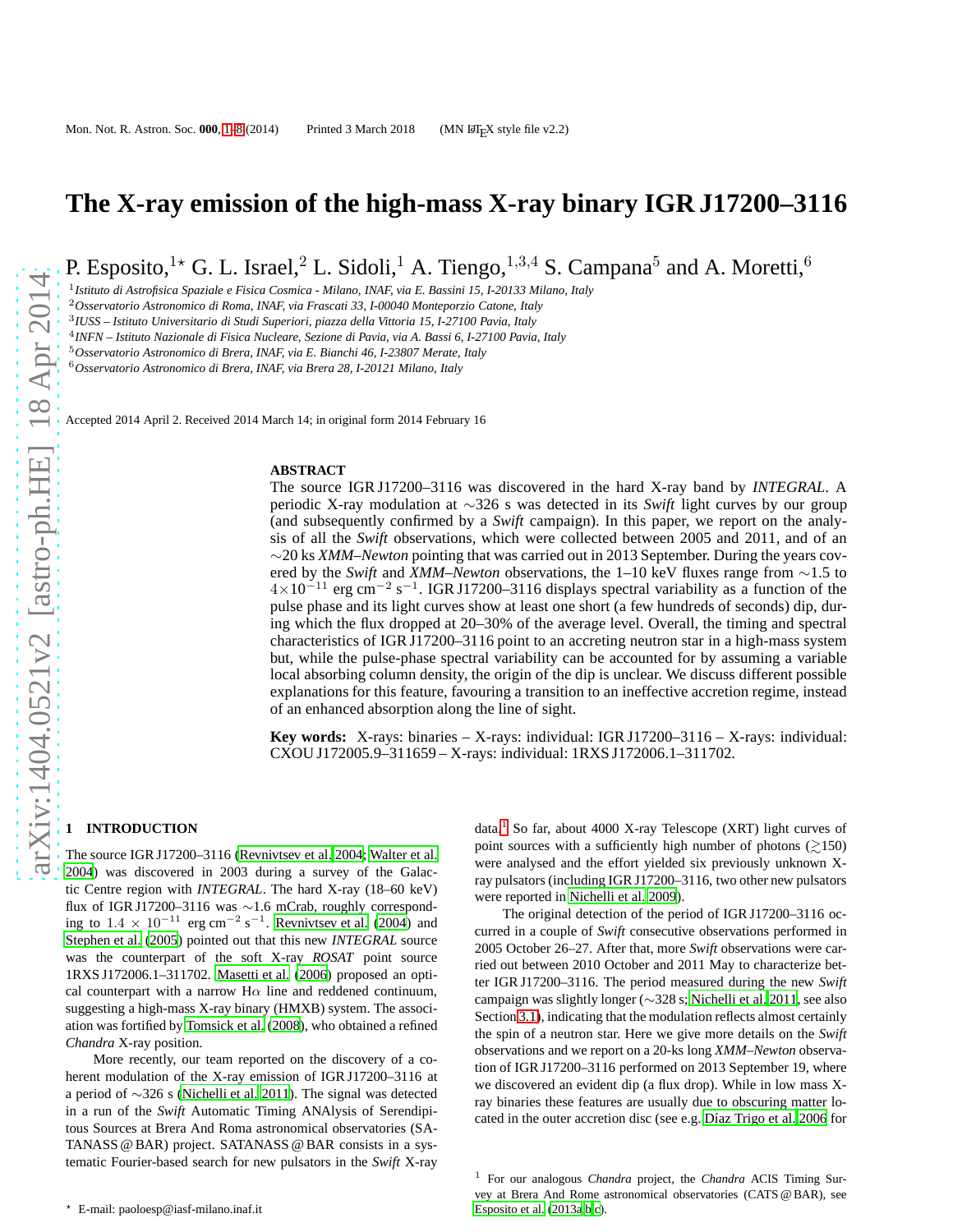# 2 *P. Esposito et al.*

a review), in HMXBs they are probably produced by a transition to a different accretion regime (see [Drave et al. 2013](#page-7-11) and references therein). In Sections [2](#page-1-1) and [3,](#page-1-2) we describe the X-ray observations used and present the results of our timing and spectral analysis. Discussion follows in Section [4,](#page-4-0) where we concentrate on the origin of a peculiar short off-state observed in IGR J17200–3116 with *XMM–Newton*.

## <span id="page-1-1"></span>**2 OBSERVATIONS**

## **2.1** *Swift*

IGR J17200–3116 was observed by *Swift* 15 times between 2005 October and 2011 May, for a total net exposure of ∼80.8 ks (see Table [1\)](#page-2-0). The *Swift* XRT [\(Burrows et al. 2005\)](#page-7-12) data were collected in imaging photon counting (PC) mode, with a CCD readout time of 2.507 s. The data were processed and reduced using standard software tools and procedures (HEASOFT v. 6.14 / CALDB 20130313). The source photons were selected within a 20-pixel radius (1 XRT pixel  $\simeq$  2.36 arcsec), while the background counts were accumulated from an annular region with radii of 50 and 80 pixels.

## <span id="page-1-4"></span>**2.2** *XMM–Newton*

*XMM–Newton* observed IGR J17200–3116 on 2013 September 19 for about 21 ks. The pn CCD camera (Strüder et al. 2001) was set to operate in fast-timing mode (which achieves a time resolution of 0.03 ms by preserving only one-dimensional positional information), while the MOS 1 and MOS 2 CCD cameras [\(Turner et al.](#page-7-14) [2001\)](#page-7-14) were run in small-window mode (time resolution: 0.3 s) and in full-frame mode (time resolution: 2.6 s), respectively. The data were processed and reduced using the *XMM–Newton* SAS v. 13.5 and the CCF-REL-307 calibration release. The observation was affected by a few soft proton flares. The corresponding periods of high particle background were filtered out of the data using intensity filters and following the method described in [De Luca & Molendi \(2004\)](#page-7-15).

To extract the pn source counts, we used a thin strip (∼10 pixels) centred on the source and with the length covering the entire readout streak. The background spectrum was extracted from two symmetric 5-pixel-wide strips aside the source. The pn data suffered from the recurrence of instrumental noise bursts, which are characteristic of the fast-timing mode [\(Burwitz et al. 2004](#page-7-16)). These noise bursts are short  $(\leq 0.1 \text{ s})$  and have a very distinctive spectrum [\(Burwitz et al. 2004](#page-7-16)), with a peak around 0.20–0.25 keV, few counts above 0.3 keV, and essentially no counts above 1.5 keV. Given this, we preferred not to apply another good time-interval filter to the pn data to exclude these events, since this would have severely reduced the counting statistics and degraded the quality of the pn light curves. Instead, we limited the pn analysis to photons with energy above 0.5 keV for the timing analysis and above 1.5 keV for the spectral analysis.<sup>[2](#page-1-3)</sup>

For the MOS 1, we accumulated the source counts from a circular region with radius of 40 arcsec. Owing to the small field of the central CCD (CCD #1) in small-window mode, the background was estimated from a circular region in CCD #7, at a distance of about 6.7 arcmin from IGR J17200–3116. The MOS 2 data are affected by pileup. For this reason, we extracted the source photons from an annulus around IGR J17200–3116, thus excluding the inner (piled-up) point spread function (PSF) core. We used 40 arcsec for the outer radius and ∼10 arcsec for the inner radius. The latter value was selected by fitting the PSF with a King function and using the SAS task EPATPLOT. The background was extracted from a circular region on the same chip as the source.

## <span id="page-1-2"></span><span id="page-1-0"></span>**3 ANALYSIS AND RESULTS**

## **3.1 Light curves and timing analysis**

As already mentioned, the periodic modulation in the X-ray emission of IGR J17200–3116 was detected during a run of the SA-TANASS @ BAR project. Taking into account the whole sample of light curves analysed in the project (∼4000), the peak at about 326.3 s in the Fourier power spectrum (which was computed from the first two *Swift* observations, collected in 2005 October 25–26) was significant at a  $3.6\sigma$  confidence level. Two harmonics were present in the power spectrum and the pulsed fraction of the signal was approximately 30%. After the discovery of the periodicity, a *Swift* campaign was carried out to confirm the modulation and study the source. In Table [2,](#page-2-1) we report the periods measured in the *Swift* data (note that few adjoining observations were combined) by means of a  $Z_2^2$  analysis, together with the root-mean-square (rms) pulsed fractions.

The combined EPIC pn and MOS light curves from the 2013 *XMM–Newton* observation are shown in Fig. [1](#page-3-0) in the total (0.5– 10 keV), soft (0.5–4 keV), and hard (0.5–4 keV) bands. The 328-s modulation is evident even without a folding analysis and the individual pulses have very variable amplitude. A dip, marked with the letter 'A', is apparent in the light curve roughly 6 ks after the observation start  $[(t-t_0) \approx 6$  ks, where  $t_0$  is fixed at 2013 September 19 03:41:12.8 (UTC)]. By a Gaussian fit, we estimated its full width at half-maximum (FWHM) length to be  $402 \pm 16$  s (here and in the following, uncertainties are at  $1\sigma$  confidence level).

Two 'missing pulses' can be seen in the light curve around  $(t$  $t_0$ )  $\approx$  8.3 and 14.5 ks (they are marked with the letters 'B' and 'C' in Fig. [1\)](#page-3-0). A similar feature is also present in the *Swift* observation 00035088002. While their short duration hinder a detailed analysis, they might be dips shorter than the 'A' one, but of similar origin.

The hardness ratio of IGR J17200–3116 as function of the time (Fig. [1,](#page-3-0) bottom panel) shows significant variations during the observation, as it is common in HMXBs (note that substantial hardness-ratio variations are observed also across the spin phase, see below). It is interesting to note that a sudden variation in the hardness ratio of IGR J17200–3116 occurred in coincidence of the dip 'A'. On the other hand, other large variations, such as that observed around  $(t - t_0) \approx 5$  ks, do not find correspondence in clear lacks of pulsations.

In the EPIC data, we measured a period of  $P = 327.878 \pm$ 0.024 s in the  $Z_2^2$  periodogram. The folded pulse profile is shown in Fig. [2](#page-4-1) in three energy bands. It is evident that the profile changes

<span id="page-1-3"></span><sup>&</sup>lt;sup>2</sup> In the pn light curves the peaks produced by the noise flares disappear above ∼0.3–0.4 keV, and we checked that residual spurious counts do not impact the timing analysis or alter the folded profiles. Indeed, this is not to be expected, since the noise bursts have typical duration  $(\leq 0.1 \text{ s})$  much shorter than the period of IGR J17200–3116 and are aperiodic. For the spectral analysis we adopted a more conservative selection, since residual spurious counts, being concentrated in a narrow energy range, might build up features in the spectra (especially when integrated over long exposures), and

the flares cannot be properly subtracted from a nearby background region, since they are spatially inhomogeneous in the CCD chip.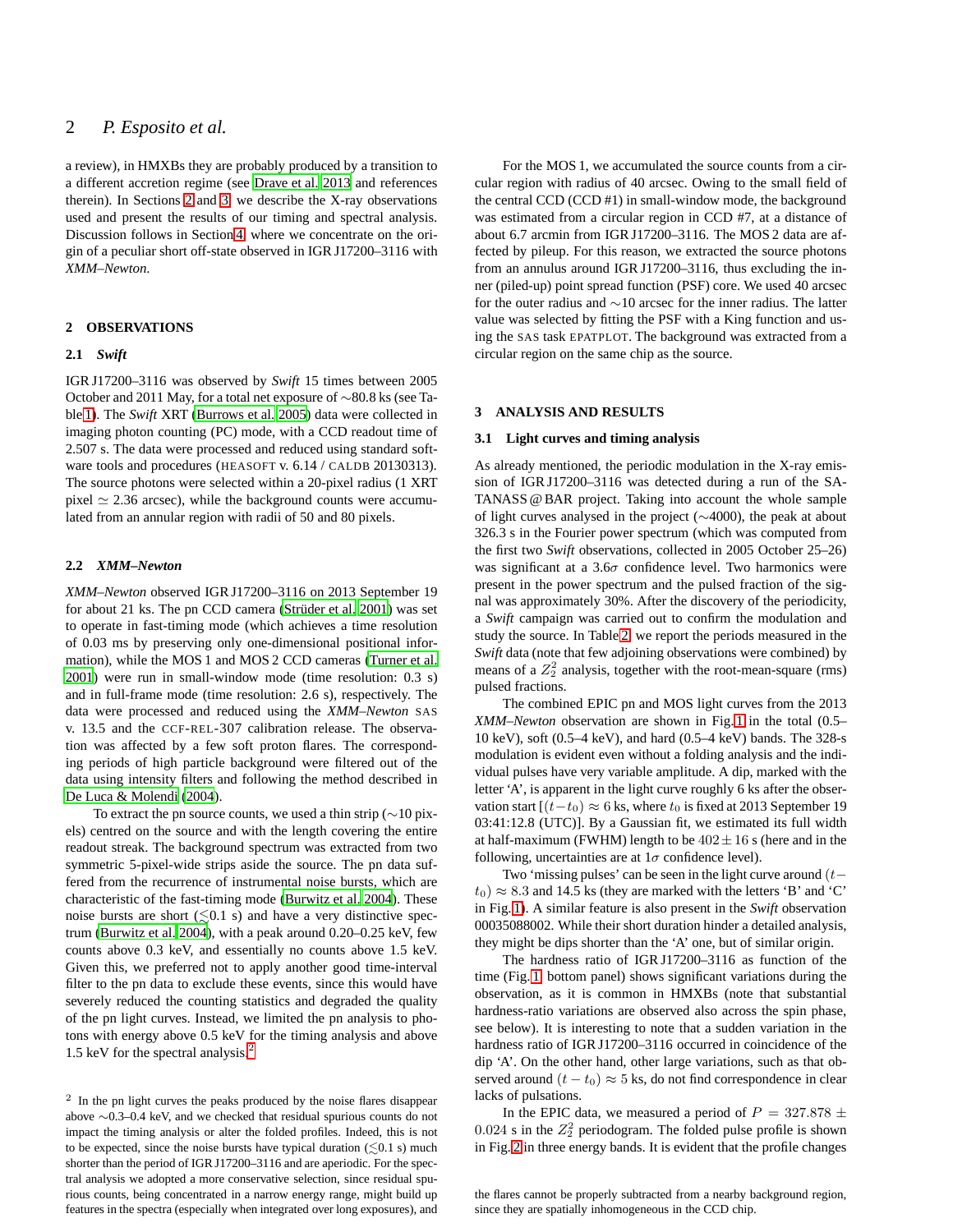| Mission / Obs. ID          | Instrument            | Date           | Exposure<br>(ks) | Net counts <sup><math>a</math></sup> |  |
|----------------------------|-----------------------|----------------|------------------|--------------------------------------|--|
| <i>Swift</i> / 00035088001 | XRT                   | 2005 Oct 26    | 6.3              | $2312 \pm 48$                        |  |
| Swift / 00035088002        | <b>XRT</b>            | 2005 Oct 27    | 5.1              | $1350 \pm 37$                        |  |
| Swift / 00035088003        | <b>XRT</b>            | 2010 Oct 22-23 | 10.5             | $2910 \pm 54$                        |  |
| Swift / 00035088004        | <b>XRT</b>            | 2010 Oct 24    | 4.6              | $1105 \pm 33$                        |  |
| Swift / 00035088005        | XRT                   | 2010 Oct 27    | 5.3              | $886 \pm 30$                         |  |
| Swift / 00035088006        | <b>XRT</b>            | 2011 Feb 03    | 10.1             | $2108 \pm 46$                        |  |
| Swift / 00035088007        | <b>XRT</b>            | 2011 Feb 05    | 3.7              | $771 \pm 28$                         |  |
| Swift / 00035088008        | <b>XRT</b>            | 2011 Feb 08    | 4.6              | $558 \pm 24$                         |  |
| Swift / 00035088009        | <b>XRT</b>            | 2011 Feb 13    | 3.1              | $466 \pm 22$                         |  |
| Swift / 00035088010        | <b>XRT</b>            | 2011 Feb 15    | 1.7              | $202 \pm 14$                         |  |
| Swift / 00035088011        | XRT                   | 2011 Feb 20    | 3.8              | $689 \pm 26$                         |  |
| Swift / 00035088012        | <b>XRT</b>            | 2011 Feb 27-28 | 4.9              | $941 \pm 31$                         |  |
| Swift / 00035088013        | XRT                   | 2011 Mar 27-28 | 6.9              | $1413 \pm 38$                        |  |
| Swift / 00035088014        | XRT                   | 2011 Apr 28    | 4.0              | $639 \pm 25$                         |  |
| Swift / 00035088015        | XRT                   | 2011 May 16    | 5.2              | $534 \pm 23$                         |  |
|                            | EPIC-pn               |                | 20.0             | $50600 \pm 227$                      |  |
| XMM / 0723570201           | EPIC-MOS1             | 2013 Sep 19    | 21.8             | $13085 \pm 116$                      |  |
|                            | EPIC-MOS <sub>2</sub> |                | 21.7             | $5220 \pm 74$                        |  |

<span id="page-2-0"></span>**Table 1.** Summary of the *Swift* and *XMM–Newton* observations used in this work.

<sup>a</sup> Net source counts considering the source and background extraction regions described in the text. The counts are in the 0.3–10 keV band for the *Swift* XRT, in the 0.3–12 keV for the *XMM–Newton* MOS cameras, and in the 1.5–12 keV for the *XMM–Newton* pn camera.

**Table 2.** Timing results.

<span id="page-2-1"></span>

| Segment <sup><math>a</math></sup> | Period <sup>b</sup><br>(s) | rms pulsed fraction <sup>b</sup><br>(% ) |  |  |
|-----------------------------------|----------------------------|------------------------------------------|--|--|
| 2005 Oct 26–27                    | $326.276 \pm 0.016$        | $28.3 + 0.8$                             |  |  |
| 2010 Oct 22-27                    | $328.178 \pm 0.005$        | $31.1 + 0.7$                             |  |  |
| 2011 Feb 03-28                    | $328.1782 \pm 0.0009$      | $30.9 + 0.7$                             |  |  |
| 2011 Mar 27-28                    | $328.16 \pm 0.05$          | $36.6 + 1.7$                             |  |  |
| 2011 Apr 28                       | $327.65 \pm 0.54$          | $35.0 \pm 2.6$                           |  |  |
| 2011 May 16                       | $327.96 \pm 0.28$          | $38.1 \pm 2.5$                           |  |  |
| 2013 Sep 19                       | $327.878 \pm 0.024$        | $32.9 \pm 0.2$                           |  |  |

 $a$  See Table [1.](#page-2-0)

<sup>b</sup> Periods were derived from a  $Z_2^2$  test. Uncertainties were determined from Monte Carlo simulations.

as a function of energy. The rms pulsed fraction measured in the total band is  $32.9 \pm 0.2$  %,  $29.2 \pm 0.3$  % in the soft band, and  $37.2 \pm 0.3$  % in the hard band. For completeness, we computed the rms pulsed fractions also in finer energy bands:  $28.8 \pm 0.8$  % in 0.5–2 keV;  $29.7 \pm 1.1$  % in 2–3 keV;  $34.5 \pm 1.2$  % in 3–4 keV;  $36.2 \pm 1.6$  % in 4–5 keV;  $37.1 \pm 1.7$  % in 5–6 keV;  $39.5 \pm 2.0$  % in 6–7 keV;  $38.7 \pm 2.7$  % in 7–8 keV;  $44.9 \pm 3.9$  % in 8–9 keV; and  $38.0 + 4.0$  % in 9–10 keV.

#### *3.1.1 Other recent X-ray observations*

As mentioned before, IGR J17200–3116 was observed also by *Chandra* between 2007 September 30 and October 01 (obs. ID 7532, exposure time: 4.7 ks; [Tomsick et al. 2008](#page-7-4)). The unabsorbed flux of IGR J17200–3116 was  $\approx$ 3 × 10<sup>-11</sup> erg cm<sup>-2</sup> s<sup>-1</sup>, causing significant pile-up in the *Chandra* ACIS-S instrument, which was operated in full-frame mode (frametime: 3.2 s). We searched the source data, considering a 2-arcsec radius region centred on IGR J17200–3116, for the ∼327 s signal in the 0.3–8 keV energy band, but no significant pulsations were found (see also

[Nichelli et al. 2011](#page-7-5)). After discarding the piled-up events from the core of the *Chandra* PSF, a signal at  $327.1 \pm 0.4$  s could be recovered (with significance of  $\sim$ 4 $\sigma$ ) by a folding analysis carried out in a  $\pm 10$  s interval centred at 327 s. Because of the poor counting statistics (about 200 source photons), the pulsed fraction cannot be constrained.

In 2003–2004, IGR J17200–3116 was serendipitously observed several times by *RXTE* in a campaign devoted to the black hole X-ray transient XTE J1720–318 (see [Brocksopp et al. 2005](#page-7-17)). In these observations, IGR J17200-3116 was always ~0.<sup>o</sup>.5 from the *RXTE* pointing direction. A signal around 325 s is detected by a folding analysis (in the interval  $327 \pm 10$  s) of the data of the longest observations with the *RXTE*/PCA, which is a collimated instrument with a FWHM field of view of about 1°. For instance, a period of  $324.71 \pm 0.07$  s is observed on 2003 January 15 (obs. ID 70116-03-02-01, net exposure: 16.6 ks, ∼6σ significance) and a period of 324.38±0.05 s on 2003 February 20 (obs. ID 70123-01-03-07, net exposure: 9.8 ks,  $\sim 5\sigma$  significance). Considering the period variability observed in the *Swift* and *XMM–Newton* data (Table [2\)](#page-2-1), these signals are likely due to IGR J17200–3116, but the non-imaging nature of the *RXTE* instruments preclude any definitive conclusions.

#### **3.2 Spectral analysis**

#### *3.2.1 Phase-averaged and phase-resolved spectral analysis*

For the phase-averaged spectral analysis, we first concentrate on the high counting statistics *XMM–Newton* spectra. For the MOS spectra, we considered the energy range 0.3–12 keV, for the pn spectrum the band 1.5–12 keV (see Section [2.2\)](#page-1-4). We fit to the EPIC spectra a set of models typically used for accreting pulsars (power law, power law plus blackbody, and cutoff power law, all modified for the photoelectric absorption). The summary of the spectral fits is given in Table [3.](#page-5-0) All models indicate a rather hard spectrum, an observed 1–10 keV flux of  $\sim$ 2.75 × 10<sup>-11</sup> erg cm<sup>-2</sup> s<sup>-1</sup>, and an absorbing column of  $(1-3) \times 10^{22}$  cm<sup>-2</sup> (which is higher than the column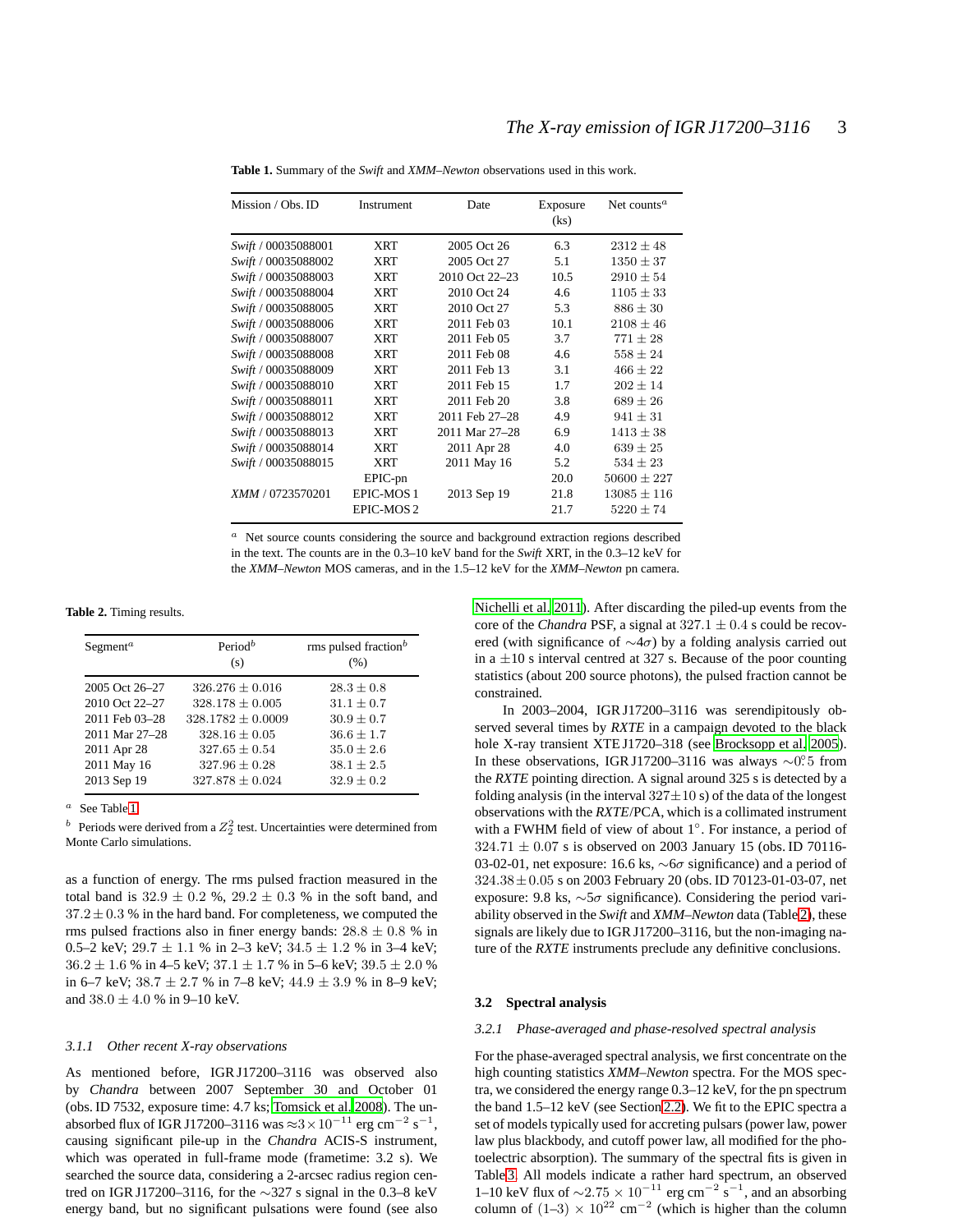

<span id="page-3-0"></span>**Figure 1.** Top panel: *XMM–Newton* EPIC 0.5–10 keV light curve of IGR J17200–3116 (bintime = 50 s). We show only the time interval (∼18.7 ks) with simultaneous pn, MOS 1, and MOS 2 coverage. The origin of time  $(t_0)$  is taken at 2013 September 19 03:41:12.8 (UTC). The red line is a sinusoidal fit to the average pulse profile and includes a Gaussian component to model the ∼400-s-long dip occurred during the observation (marked by arrow 'A'). The arrows 'B' and 'C' indicate two other possible shorter dips. The background is negligible (<1% of the total counts). Second panel: EPIC light curve in the soft (S) band  $0.5-4$  keV (bintime  $= 100$  s). Third panel: EPIC light curve in the hard (H) band  $4-10$  keV (bintime  $= 100$  s). Bottom panel: ratio between the hard (H) and soft (S) counts (errors were propagated by adding in quadrature). The vertical red lines in the last three panels indicate the time intervals used for the spectral analysis of the dip.

density through the Galaxy along the line of sight,  ${\sim}5 \times 10^{21} {\rm~cm^{-2}}$ from [Kalberla et al. 2005\)](#page-7-18). Apart from the power law, all the models tested fit reasonably well the *XMM–Newton* data, but the blackbody plus power-law is the one that provides the best fit. Two variants of this model are consistent with the data: a relatively cool blackbody with  $kT \sim 0.15$  keV plus a power law with  $\Gamma \sim 1.2$ , or a hotter blackbody with temperature corresponding to ∼1.2 keV and a harder power with photon index ∼0.8. In the following, we adopt the latter model (see Fig. [3\)](#page-4-2), which is better consistent with an HMXB interpretation of IGR J17200–3116 (see Section [4\)](#page-4-0).

As shown in Fig[. 2,](#page-4-1) where the pulse profiles in two energy bands (0.5–4 and 4–10 keV) and their ratio are displayed, the spectrum of IGR J17200–3116 is strongly variable with phase. In particular, the phase intervals marked with B and D in Fig. [2](#page-4-1) show the hardest X-ray emission, while the phase minimum (interval C) appears to be significantly softer. The pn and MOS spectra of the six phase intervals selected with the hardness ratio were extracted using the same procedure as for the average spectrum and fit with an absorbed power-law plus blackbody model (the one with  $kT \simeq 1.2$  keV in Table [3\)](#page-5-0). Forcing all the parameters to assume the same values for all the spectra, except for an overall normalization factor, a rather poor fit is obtained ( $\chi^2_{\nu} = 1.33$  for 2016 dof), with large residuals at low energies. An acceptable fit ( $\chi^2_{\nu} = 1.07$  for

2011 dof) is instead obtained by letting the absorption free to vary in each spectrum (even though this is not the only possible choice). The best-fitting  $N_H$  values (in units of  $10^{22}$  cm<sup>-2</sup> and assuming the abundances from [Wilms, Allen & McCray 2000\)](#page-7-19) for each phase interval are the following:  $1.61 \pm 0.09$ ,  $3.4 \pm 0.2$ ,  $1.12 \pm 0.08$ ,  $2.89 \pm 0.12$ ,  $1.66 \pm 0.09$ , and  $1.16 \pm 0.08$  for phase A, B, C, D, E, and F, respectively.

#### *3.2.2 Spectral analysis of the dip*

An indication of spectral variability of the source during the main dip ('A') clearly emerges from the hardness ratio curve shown in Fig. [1.](#page-3-0) In particular, in the first part of the dip the source hardness reaches its minimum value. To better study this peculiar source state, we extracted the pn and MOS spectra from the full time interval of the dip (from about  $t_0 + 5660$  s to  $t_0 + 6160$  s), its first and second half, and fit them with the best-fitting power law plus blackbody model (with  $kT \simeq 1.2$  keV, see Table [3\)](#page-5-0), rescaled by a normalization factor.<sup>[3](#page-3-1)</sup>

<span id="page-3-1"></span><sup>3</sup> We note that a meaningful spectral analysis of the other possible dips (including the *Swift* one) is prevented by the very low number of counts.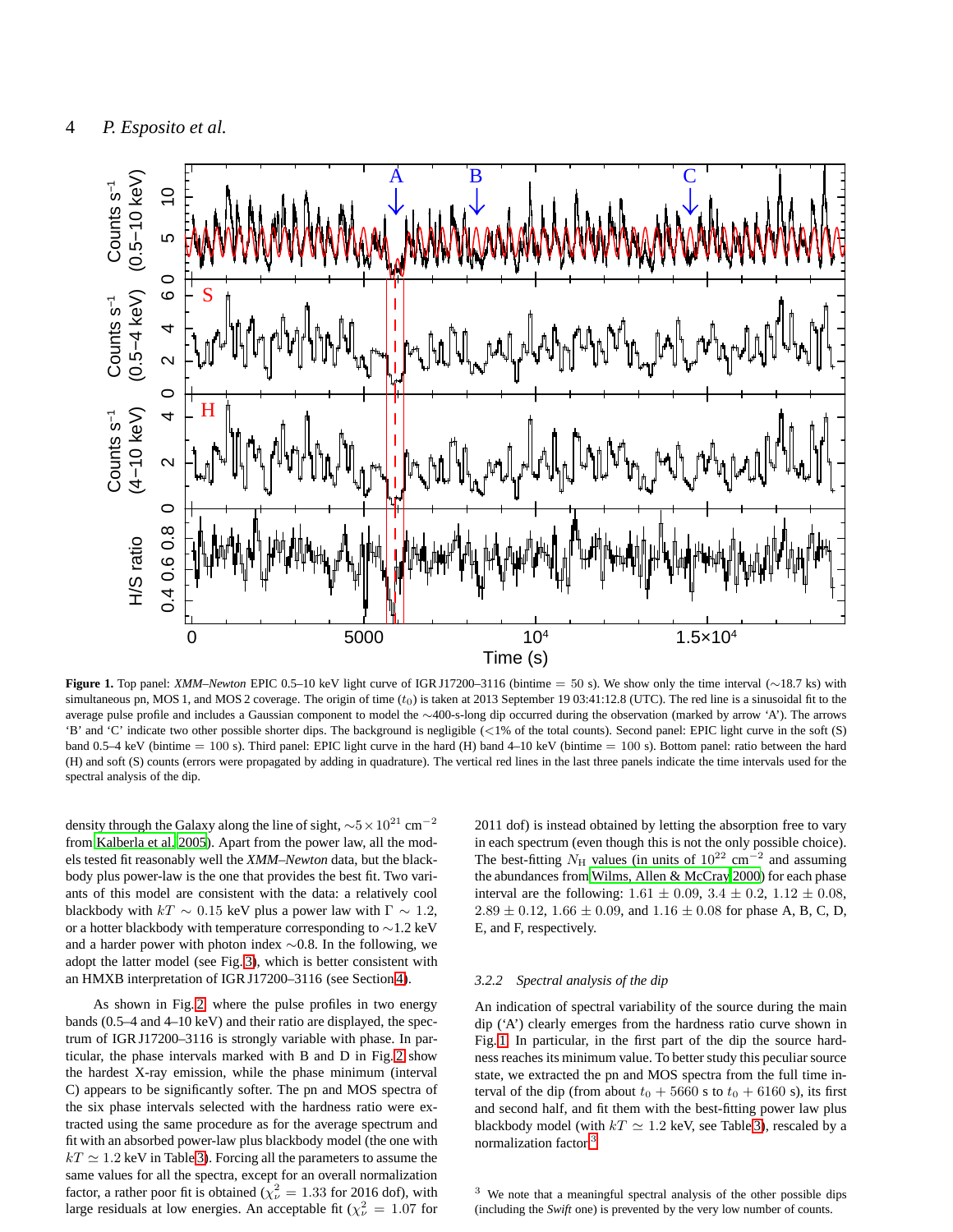

<span id="page-4-1"></span>**Figure 2.** The first three panels show the *XMM–Newton* EPIC pulse profile of IGR J17200–3116 in the total, soft, and hard energy bands (as indicated in the panels). The total profile is displayed with 32 phase bins, the others with 20 phase bins. Bottom panel: ratio between the hard (H) and soft (S) profiles (errors were propagated by adding in quadrature). The red vertical lines indicate the phase intervals used for the phase-resolved spectroscopy.

Despite the limited counting statistics (202 backgroundsubtracted counts), the initial spectrum cannot be satisfactorily fit by this simple model ( $\chi^2_{\nu}$  = 3.07 for 7 dof). Acceptable fits to the initial spectra are instead obtained with a variable absorption ( $N_{\rm H}$  < 1.1 × 10<sup>22</sup> cm<sup>-2</sup> at 3 $\sigma$ ;  $\chi^2_{\nu}$  = 1.67 for 6 dof) or changing the parameters of either the power law  $(\Gamma = 2.4^{+1.7}_{-0.8};$  $\chi^2_{\nu} = 0.78$  for 5 dof) or blackbody component ( $kT = 0.8 \pm 0.1$ keV;  $\chi^2_{\nu} = 0.55$  for 5 dof). The 1–10 keV unabsorbed fluxes are  $6.0^{+0.5}_{-0.4}\times10^{-12}$  erg cm<sup>-2</sup> s<sup>-1</sup> for the fit with free  $N_{\rm H}$ ,  $5.5^{+0.8}_{-0.5}\times$  $10^{-12}$  erg cm<sup>-2</sup> s<sup>-1</sup> for the fit with free power-law component, and  $5.3^{+1.2}_{-1.1} \times 10^{-12}$  erg cm<sup>-2</sup> s<sup>-1</sup> in the case of free blackbody component.

In contrast, the spectrum of the second part of the dip (260 background-subtracted counts) and that extracted from the entire dip are adequately fit by the model of the phase-averaged spectrum with fixed parameters ( $\chi^2_{\nu}$  = 0.81 for 9 dof and  $\chi^2_{\nu}$  = 1.36 for 23 dof, respectively). The unabsorbed 1–10 keV flux is  $(8.18 \pm 0.35) \times 10^{-12}$  erg cm<sup>-2</sup> s<sup>-1</sup> when averaged along the



<span id="page-4-2"></span>**Figure 3.** Fit of the *XMM–Newton* spectra with the power law plus hot blackbody model. Bottom panel: residuals of the fit in units of standard deviations with error bars of size one.

whole dip length, and  $(9.56 \pm 0.61) \times 10^{-12}$  erg cm<sup>-2</sup> s<sup>-1</sup> in the second part of the dip. We also tested the possibility of a complete suppression of the power-law component during the dip by fitting the corresponding spectrum with an absorbed blackbody model with  $N_{\rm H}$  and temperature fixed at the best-fitting values of the power law plus (hot) blackbody fit to the average spectrum (Ta-ble [3\)](#page-5-0). This fit is not acceptable ( $\chi^2_{\nu} = 1.84$  for 23 dof) and shows systematic residuals at high energies, indicating the presence of a harder spectral component.

The *Swift* spectra of the individual observations, collected over ∼6 years (see Table [1\)](#page-2-0), can be all described by a simple power law modified for the interstellar absorption.<sup>[4](#page-4-3)</sup> They show, however, substantial variability in both flux and spectral shape (see Fig. [4\)](#page-6-0). In order to investigate whether changes in the absorbing column might account for part of the variations, we performed a simultaneous fit of the 15 *Swift* spectra with free  $N_H$  and normalizations, and the photon index tied between all the data sets. Indeed, they can be fit by a simple power law ( $\chi^2_{\nu} = 0.96$  for 763 dof) with photon index  $\Gamma = 1.03 \pm 0.03$  and  $N_H$  varying from ~1.9 to  $7 \times 10^{22}$  cm<sup>-2</sup> (see Fig. [5\)](#page-6-1). We note that an almost as good fit is obtained when the hydrogen column value is tied between all observations and the other parameters are left free to vary ( $\chi^2_{\nu} = 1.04$  for 763 dof); in this case, the derived  $N_H$  is  $(2.07 \pm 0.08) \times 10^{22}$  cm<sup>-2</sup> and the photon index ranges from ∼0 to 1.2.

## <span id="page-4-0"></span>**4 DISCUSSION**

We reported on an in-depth characterization at X-rays of the source IGR J17200–3116, both from the temporal and the spectral point of view. Pulsations, originally discovered by our group in *Swift* data and reported by [Nichelli et al.](#page-7-5) [\(2011](#page-7-5)), have been recovered in an archival *Chandra* observation, and clearly observed in the new

<span id="page-4-3"></span><sup>4</sup> Although models more complicated than a photoelectrically absorbed power law are necessary to properly fit the high-counting-statistics *XMM– Newton* data, the addition of extra components did not improve the goodness of fit significantly for any of the *Swift* observations. Also considered that the emission of IGR J17200–3116 is variable, we opted to stick to this simple model to compare the spectral properties from *Swift* data set to data set.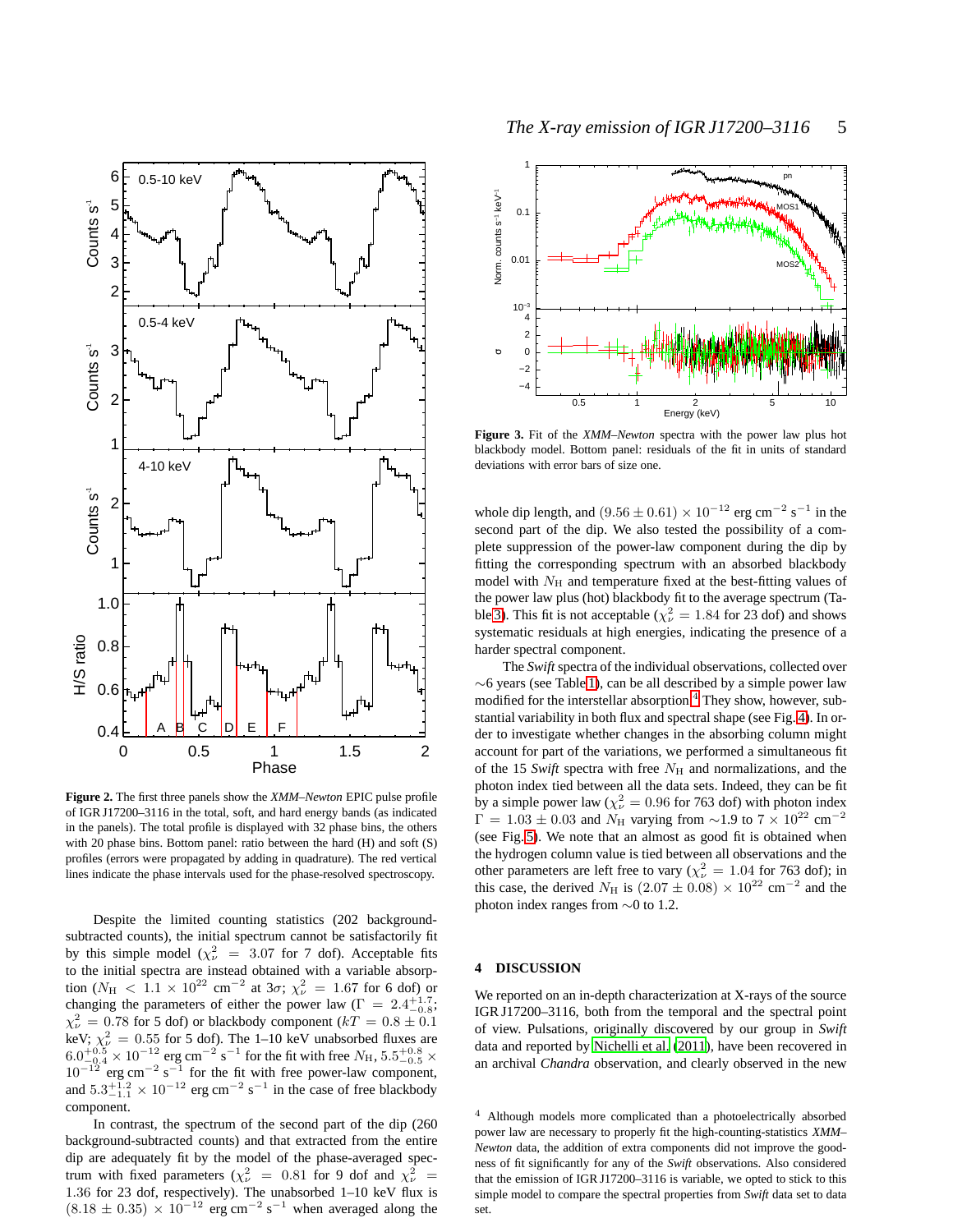# 6 *P. Esposito et al.*

| Model <sup>a</sup>                                                                          | $N_{\rm H}^{\ b}$<br>$(10^{22}$ cm <sup>-2</sup> )                                          | г                                                                                         | $kT / E_c^c$<br>(keV)                                                         | $E_f{}^c$<br>(keV)                                                            | $R_{\rm BB}{}^d$<br>(km)                                                                    | $Flux^e$                                                                                    | Unabs. $fluxe$<br>$(10^{-11} \text{ erg cm}^{-2} \text{ s}^{-1})$                           | $\chi^2_{\nu}$ (dof)                                          |
|---------------------------------------------------------------------------------------------|---------------------------------------------------------------------------------------------|-------------------------------------------------------------------------------------------|-------------------------------------------------------------------------------|-------------------------------------------------------------------------------|---------------------------------------------------------------------------------------------|---------------------------------------------------------------------------------------------|---------------------------------------------------------------------------------------------|---------------------------------------------------------------|
| PHABS (PL)<br>PHABS (CUTOFFPL)<br>PHABS (HIGHECUT * PL)<br>$PHABS(BB+PL)$<br>$PHABS(BB+PL)$ | $1.85 \pm 0.04$<br>$1.51 \pm 0.06$<br>$1.46 \pm 0.05$<br>$1.31 \pm 0.07$<br>$2.84 \pm 0.13$ | $1.08 \pm 0.01$<br>$0.67 \pm 0.06$<br>$0.80 \pm 0.04$<br>$0.81 \pm 0.06$<br>$1.22 + 0.02$ | $\overline{\phantom{0}}$<br>$3.5 \pm 0.2$<br>$1.18 \pm 0.05$<br>$0.15 + 0.01$ | $13 \pm 2$<br>$16^{+3}_{-1}$<br>$\qquad \qquad -$<br>$\overline{\phantom{0}}$ | $\overline{\phantom{m}}$<br>$\overline{\phantom{m}}$<br>$0.27 \pm 0.03$<br>$88^{+17}_{-14}$ | $2.75 \pm 0.02$<br>$2.74 \pm 0.02$<br>$2.74 \pm 0.02$<br>$2.74 \pm 0.02$<br>$2.74 \pm 0.02$ | $3.23 \pm 0.02$<br>$3.10 \pm 0.02$<br>$3.09 \pm 0.02$<br>$3.04 \pm 0.02$<br>$3.95 \pm 0.10$ | 1.29(509)<br>1.19(508)<br>1.14(507)<br>1.12(507)<br>1.12(507) |

<span id="page-5-0"></span>**Table 3.** *XMM–Newton* spectral results. Errors are at a  $1\sigma$  confidence level for a single parameter of interest.

<sup>a</sup> XSPEC models;  $BB = BBODYRAD$ ,  $PL = POWERLAW$ .

 $<sup>b</sup>$  We used the abundances of [Wilms, Allen & McCray \(2000\)](#page-7-19) and the photoelectric absorption cross-sections from [Balucinska-Church & McCammon](#page-7-20)</sup> [\(1992\)](#page-7-20).

 $c$   $E_c$ : cutoff energy;  $E_f$ : e-folding energy.

 $d$  The blackbody radius is calculated at infinity and for an arbitrary distance of 5 kpc.

 $e$  In the 1-10 keV energy band.

*XMM–Newton*/EPIC data analysed in detail here, with a periodicity of  $327.878 \pm 0.024$  s. Such a long pulse period is typical of a neutron star in an HMXB. In fact, an early-type companion is also indicated by optical studies [\(Masetti et al. 2006](#page-7-3)) and by the precise *Chandra* position [\(Tomsick et al. 2008](#page-7-4)). Both a Be (main sequence or giant) star and a blue supergiant are viable possibilities for the companion star of IGR J17200–3116. Unfortunately, for [Masetti et al. \(2006](#page-7-3)) it was not possible to derive significant information about the optical counterpart (spectral type, absorption and source distance), since a reliable photometry was missing. From the Corbet diagram of X-ray-pulsar spin period versus orbital period [\(Corbet 1986](#page-7-21)), the observed pulse period suggests an orbital period of either ∼3–30 d or ∼100–200 d for an HMXB hosting either a supergiant donor or a Be, respectively. Strong pulse to pulse variations (usually produced by fluctuations in the wind accreted by the neutron star) and a pulse profile energy dependence are evident in IGR J17200–3116, as it is often observed in accreting pulsars with massive donors.

The hard *XMM–Newton* spectrum (power-law photon index in the range 0.8–1.2) is in line with an HMXB origin for the Xray emission. The presence of a soft component is indicated by the X-ray spectroscopy. The spectrum is well fit by a blackbody emission together with a hard power law. While both a colder  $(kT \sim 0.15 \text{ keV})$  and a hotter  $(kT \sim 1.18 \text{ keV})$  blackbody are valid deconvolution of the spectrum, we favour the hot solution, which is consistent in temperature and size ( $R_{\text{BB}} \approx 0.3 d_5$  km, where  $d_5$  is the distance in units of 5 kpc) with an HMXB interpretation of the hot blackbody as produced in the polar cap region of the neutron star accretion column [\(Becker & Wolff 2007\)](#page-7-22).

The strong variability of the spin-phase-selected spectra (Fig. [2,](#page-4-1) bottom panel) can be accounted for by a variable absorbing column density along the spin cycle, probably mapping a different density of the local matter illuminated by the X-ray beam pattern. Significant variations (up to a factor of 4) in the absorbing column density are also present in the long-term X-ray light curve (Fig. [5\)](#page-6-1). Variations in the local absorption are usual in HMXBs because the compact object is constantly embedded in an intense structured and clumpy wind. Moreover, in a few cases, large-scale structures have been observed in HMXBs (gas streams) and interpreted as the result of the disruption of the wind by the neutron star passage, which produce density perturbations that modulate the observed  $N_{\rm H}$  along the orbital cycle [\(Blondin et al. 1990;](#page-7-23) [Manousakis & Walter 2011\)](#page-7-24).

We observed a remarkable feature in the EPIC light curve, a dip or a so-called off-state, characterized by a reduction in the

source intensity down to ∼20–30% of its normal level, and lasting for about one neutron star spin cycle. Similar features have been seen so far only in a few HMXB pulsars with supergiant companions and are potentially important to derive information on the accretion regime and the neutron star properties: Vela X–1 (orbital period  $P_{\text{orb}} \simeq 9$  d and spin period  $P_{\text{spin}} \simeq 283$  s; [Inoue et al.](#page-7-25) [1984](#page-7-25); [Kreykenbohm et al. 1999](#page-7-26), [2008](#page-7-27)), 4U 1907+09 ( $P_{\text{orb}} \simeq 8.4$  d and  $P_{\text{spin}} \simeq 437.5$  s; [Doroshenko et al. 2012\)](#page-7-28), GX 301–2 ( $P_{\text{orb}} \simeq$ 41.5 d and  $P_{\text{spin}} \simeq 686$  s; Göğüş, Kreykenbohm & Belloni 2011), and in the Supergiant Fast X-ray Transients IGR J16418–4532  $(P_{\rm orb} \simeq 3.7$  d and  $P_{\rm spin} \simeq 1212$  s; [Drave et al. 2013\)](#page-7-11), and IGR J17544–2619 ( $P_{\text{orb}} \simeq 4.9$  d and candidate  $P_{\text{spin}} \simeq 71.5$  s; [Drave et al. 2014](#page-7-30)). During these off-states, X-ray pulsations sometimes appear to be suppressed [\(Kreykenbohm et al. 1999\)](#page-7-26), sometimes are still detected [\(Doroshenko, Santangelo & Suleimanov](#page-7-31) [2011](#page-7-31)), and the X-ray spectrum softens. This implies that these dips are not caused by the obscuration by a dense wind clump passing our line of sight to the pulsar, but are due to a real flux drop. Göğüş et al. (2011) suggested that softer X-rays during these dips are likely due to the suppression of the harder X-ray emission produced in the accretion column, leaving visible the soft X-rays coming from the underlying thermal mound at the bottom of the accretion column [\(Becker & Wolff 2007](#page-7-22)). The reason for a suppression (or cessation) of the hard X-rays produced in the accretion column is unclear. Aside from temporarily enhanced absorption along the line of sight, three main explanations for off-states have been proposed: a temporary transition to a centrifugal inhibition of the accretion (see e.g. [Kreykenbohm et al. 2008](#page-7-27) for Vela  $X-1$ ), a Kelvin–Helmholtz (KH) instability [\(Doroshenko et al. 2012\)](#page-7-28), or an accretion regime change from a Compton cooling regime (producing a higher luminosity) to a radiative cooling regime (lower luminosity) in the equatorial plane of the neutron star magnetosphere, due to a switch from fan beam to pencil beam emission pattern [\(Shakura et al. 2013](#page-7-32)).

Also in IGR J17200–3116, the significantly softer spectrum during the off-state leads us to exclude the possibility of an obscuration of the central source by a wind structure (or clump), which would cause instead a spectral hardening. The small duration of the dip (a little more than a spin cycle) does not allow us to establish if the remaining fainter emission is pulsating, so a centrifugal barrier temporarily halting accretion, could be a possibility, although the short duration of the off-state makes it unlikely (Göğüş et al. [2011](#page-7-29)). In IGR J17200–3116, the spectrum during the dip cannot be completely accounted for *only* by an unvarying blackbody emission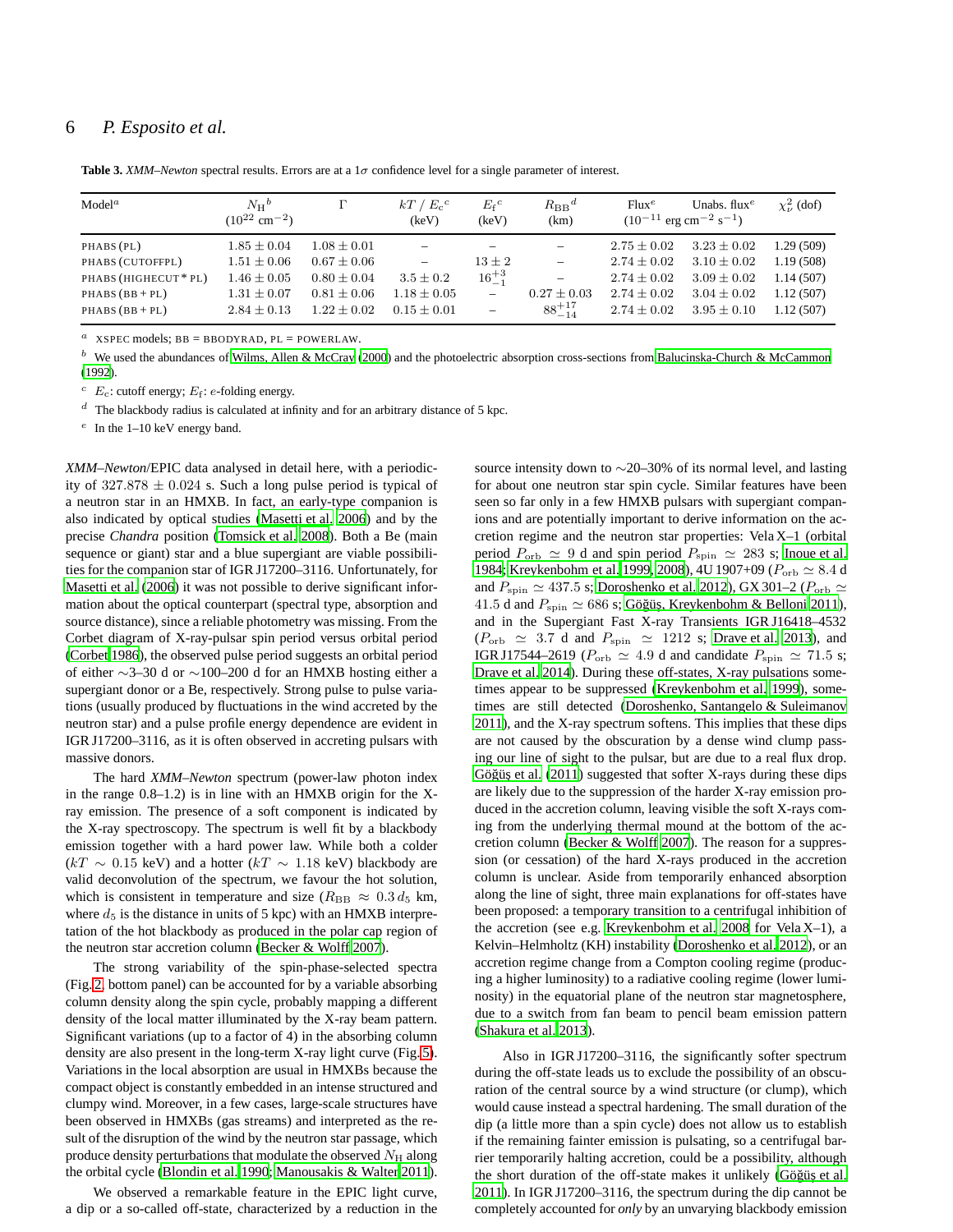

<span id="page-6-0"></span>**Figure 4.** Comparison of the *Swift* spectrum from observation 8003 with that obtained from the observations 8005, 8009, and 8010, which are very similar to each other, combined (red triangles). The solid lines show the best-fitting power-law models (same photon index, but different  $N_{\rm H}$  and normalization). Bottom panel: residuals of the fit in units of standard deviations with error bars of size one.



<span id="page-6-1"></span>**Figure 5.** Top panels: *Swift* long-term light curve (the flux is in the 1–10 keV energy range and not corrected for the absorption). Note the time gap and the different time-scales. Bottom panels: corresponding absorption column as inferred from the spectral analysis.

(this is ruled out by the marked spectral variability), and significant (power-law-like) hard X-ray emission is present, suggesting that in our case accretion is not suppressed in contrast, again, to what is expected with the onset of a propeller regime.

A transition to accretion via KH instability is discussed by [Doroshenko et al.](#page-7-28) [\(2012](#page-7-28)) as a possible explanation of dips in the transient source 4U 1907+09, following the theory of wind accretion in HMXBs surveyed by [Bozzo, Falanga & Stella \(2008](#page-7-33)). In the framework of the different accretion regimes discussed by [Bozzo et al. \(2008\)](#page-7-33), the magnetospheric boundary at the Alfvén radius,  $R_A$ , can be KH unstable in two regimes: in the sub-Keplerian magnetic inhibition regime (where  $R_{\text{acc}} < R_{\text{A}} < R_{\text{cor}}$ , where  $R_{\text{acc}}$  is the accretion radius,  $R_{\text{cor}}$  is the corotation radius, where the neutron star angular velocity is equal to the Keplerian angular velocity), and in the subsonic propeller regime (where  $R_A$  <  $R_{\text{acc}}$  <  $R_{\text{cor}}$ ). The spin period of ~328 s implies a corotation radius,  $R_{\rm cor}$ , of  $8 \times 10^9$  cm. Thus, in both regimes,  $R_{\rm cor}$  represents an upper limit to the value of the other two important radii

involved. The relation  $R_{\text{acc}} < R_{\text{cor}} (R_{\text{acc}} = 2GM/v_{\text{rel}}^2$ , where  $M$  is the neutron star mass, and  $v_{rel}$  is the relative velocity of the neutron star and the companion wind) translates into a lower limit for  $v_{\text{rel}}$  of  $\sim$ 2200 km s<sup>-1</sup>, which is, on average, quite high in comparison with usual HMXBs, but it cannot be excluded, given the large variability expected in inhomogeneous winds of massive stars [\(Oskinova, Feldmeier & Kretschmar 2012](#page-7-34)).

Adopting equation 21 in [Bozzo et al. \(2008](#page-7-33)) for the X-ray luminosity  $L_{\text{KH}}$  produced by matter entering the magnetosphere through KH instability in the subsonic propeller regime, all the parameters involved in this formula are basically unknown for IGR J17200–3116, except for the neutron star spin period. However, we can derive an upper limit to  $L_{KH}$  by assuming the following:  $R_{\text{acc}} = R_{\text{A}} = R_{\text{cor}}$ , an orbital period of 5 d (which is reasonable for an accreting pulsar with a supergiant companion and the observed spin period; [Corbet 1986](#page-7-21)) and a total mass for the binary system of 30 M<sub>☉</sub> (implying  $a_{10d} = 0.63$  in equa-tion 21 in [Bozzo et al. 2008\)](#page-7-33), a relative velocity of 2200 km s<sup>-1</sup>  $(v_8 = 2.2$  in equation 21 in [Bozzo et al. 2008\)](#page-7-33), a wind mass-loss rate of  $10^{-6}$  M<sub>☉</sub> yr<sup>-1</sup>, a density ratio  $\rho_i/\rho_e = 1$  [where  $\rho_i$  and  $\rho_e$  are the internal (below  $R_A$ ) and the external densities (above  $R_A$ )], and  $\eta_{KH} \sim 0.1$  for the efficiency factor. This translates into  $L_{\text{KH}}$  < 1.5 × 10<sup>35</sup> erg s<sup>-1</sup>, which can easily be accounted for if one assumes a reasonable distance to the source (see below). Note that the upper limit to the Alfvén radius,  $R_A < R_{cor}$ , results in an upper limit to the dipolar magnetic field of  $B < 1.2 \times 10^{14}$  G  $(\mu < 6 \times 10^{31} \text{ G cm}^3)$ ; equation 19 in [Bozzo et al. 2008](#page-7-33)). Again, we caution that all these estimates rely on particular (though reasonable) assumptions on all other parameters involved in the system geometry and wind properties. Even larger uncertainties are involved in the estimate of the KH instability mass accretion rate across the magnetosphere in the sub-Keplerian magnetic inhibition regime, where also the shear velocity is involved. Assuming the same values as above for the parameters in equation 10 in [Bozzo et al. \(2008\)](#page-7-33), we derive  $L_{\rm KH} \sim 10^{34}$  erg s<sup>-1</sup>.

A third possible explanation for off-states involves the application of the [Shakura et al.](#page-7-35) [\(2012](#page-7-35)) model of subsonic quasispherical accretion on to moderately low luminosity  $(< 4 \times$  $10^{36}$  erg s<sup>-1</sup>) and slowly rotating neutron stars. Here, off-states are explained by transitions to an ineffective accretion regime, rather than with a cessation of the accretion. In this scenario, an off-state is the signature of a transition from a regime where the cooling of the gravitationally captured plasma entering the neutron star magnetosphere is dominated by Compton processes to a less efficient radiative cooling regime [\(Shakura, Postnov & Hjalmarsdotter](#page-7-32) [2013](#page-7-32)). This transition might be triggered by a change in the Xray beam pattern, from a fan beam to a pencil beam, produced by a reduced optical depth in the accretion flow. Since matter enters the neutron star magnetosphere more easily from the equatorial region, a high lateral X-ray luminosity by a fan beam directly illuminating the equator, allows a more efficient Compton cooling, facilitating accretion and thus resulting in a higher luminosity. So, a transition from a fan to a pencil X-ray beam pattern increases the Compton cooling time, triggering a lower luminosity state (an off-state). The transition back to the normal X-ray luminosity can be triggered by an enhanced density above the magnetosphere, increasing the accretion rate. The transition to an off-state occurs at an X-ray luminosity of about  $3 \times 10^{35} \mu_{30}^{-3/10}$  erg s<sup>-1</sup>, where  $\mu_{30} = \mu/[10^{30} \text{ G cm}^3]$  is the neutron star dipole magnetic moment. The luminosity level in the off-state is about  $10^{35} \mu_{30}^{7/33}$  erg s<sup>-1</sup> in the radiation cooling regime [\(Shakura et al. 2013\)](#page-7-32).